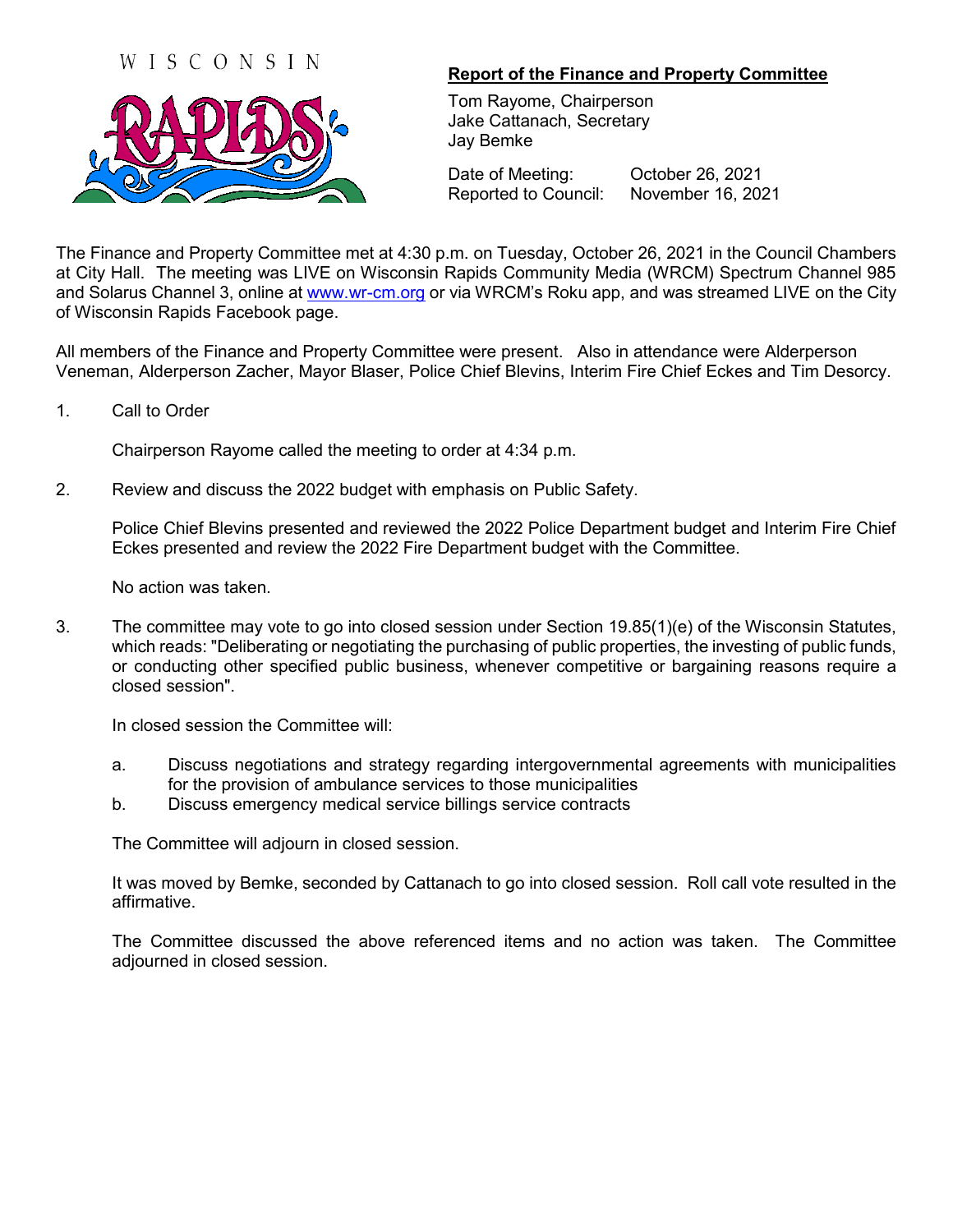The City of Wisconsin Rapids encourages participation from all its citizens. If participation at any public meeting is not possible due to a disability, notification to the city clerk's office at least 48 hours prior to the scheduled meeting is encouraged to make the necessary accommodations. Call the clerk at (715) 421-8200 to request accommodations.